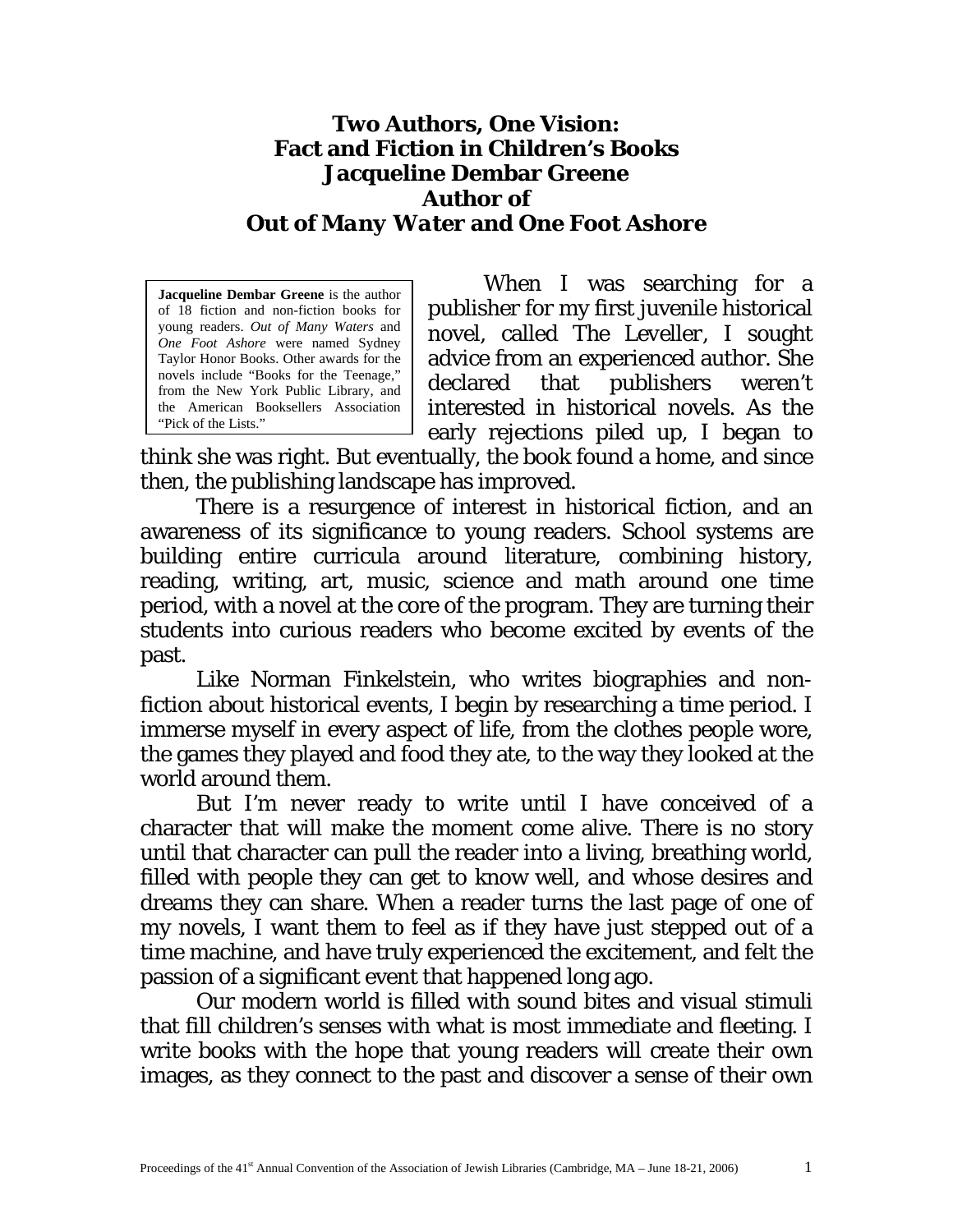lives as part of a continuum. This experience takes the misused word "interactive" and gives it true meaning.

When Norman and I look for a book ideas, we're both searching for an interesting event or time period. I have come across some of my most valuable source material while reading books about Sephardic Jews, trying to learn more about my own family's history. As a product of a household where my grandparents were born in Greece, but always referred to themselves as Spanish, and spoke Ladino, no one eve fully explained our heritage.

In one old history book, I read one sentence that told how the Jews of Tudela, Spain, in the year 1114, camped on the outskirts of the city until the new king realized their importance, and offered them his protection. This much was history. But when I researched the Jews' occupations, a story began to form. The Royal Bakery was in the Jewish Quarter. Food for the imagination! All the merchants who traveled the world bringing back exotic spices, silks and tapestries were Jewish. The Royal Physician and the court astronomer were Jews. Eventually, I decided the story should be told through the eyes of the self-centered king, and I had more than history and facts. When I wrote *Butchers and Bakers, Rabbis and Kings,* I had humor—and a story.

Another picture book, *What His Father Did*, used the background of Herschel of Ostropol to weave fact and fiction together. The Ukrainian villages of Minsk and Pinsk become more familiar than they ever would with a pin on a map, and the hay wagons, milk carts, and village shops allow a modern child to enter into a past life.

But of all the books I have written, the two historical novels, *Out of Many Waters* and *One Foot Ashore* represent the deepest commitment of time and research. Both are set in 1654, a momentous year for American Jews. They tell the fictional stories of 12-year-old Isobel Ben Lazar, and her 16-year-old sister, Maria, swept up in the continuing oppression of the Portuguese Inquisition.

Like Norman, I began by researching the 1600s. One hot summer, I sat in the old American Jewish Historical Library surrounded by heaps of books. I read accounts of how children of suspected *conversos* were kidnapped by the Inquisition and sent to remote colonies in the New World, where their parents could never find them. The outward reason was to remove the children from any corrupting religious influence, but in reality, they were slaves.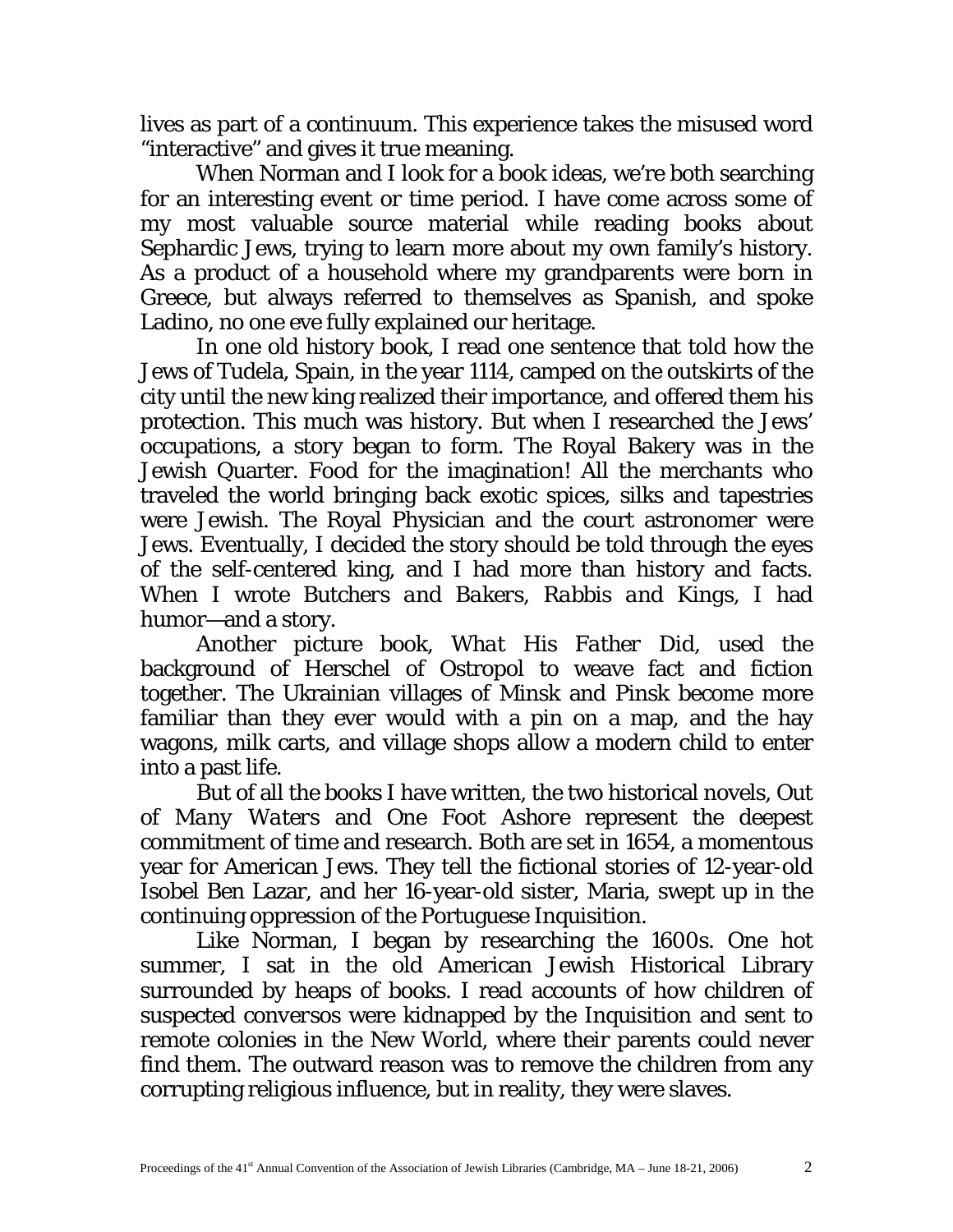My motherly instincts kicked in when I read of these atrocities. I couldn't help wondering what happened to these children. Many of them died of tropical diseases and overwork, but I never found out what happened to the survivors.

As I sat in the library one day, I was enthralled to read about the Jews who fled the Dutch colony of Recife, Brazil when it was captured by the Portuguese. In April, 1654, sixteen ships left the harbor heading for Amsterdam with Calvinist and Jewish passengers aboard. Part way through the voyage, one ship became separated from the others during a storm. The ship was attacked by Spanish privateers, who kidnapped its twenty-three Jewish passengers. As they made their way to Spain to sell these captives to the Inquisition, a second battle ensued and the privateers were conquered by a French ship. The Jews were rescued and eventually deposited in New Amsterdam. They became the first group of Jews to unwittingly settle in America facts I had never known.

As I sat in the library, I suddenly envisioned two fictional sisters as clearly as if they had entered the room and sat at my desk, asking me to tell their stories-- so I did.

*Out of Many Waters* tells of Isobel's escape from a Brazilian monastery, and how she ends up with the group of 23 Jews who first settled on America's shores. The book is packed with historical details, but it also takes readers by the hand, brings them on the voyage, and lets them experience their heritage as if they, too, settled in New Amsterdam with the first Jews.

Research for the companion novel, *One Foot Ashore*, brought me to Amsterdam, where I walked on the sandy floor of the Portuguese synagogue, traveled the narrow 17th century streets, and walked through Rembrandt's home, just across from his best friend, Rabbi Menasseh ben Israel. This book is Maria's story, as she tries to discover the fate of her younger sister, and locate her parents.

Because Rembrandt lived in the heart of the Jewish quarter, hobnobbed with leaders of the Jewish community, and used the Sephardic Jews as models in his paintings, the book draws on details about his life in Amsterdam in 1654. More importantly, it lets the reader walk in Maria's shoes, becoming part of Rembrandt's family, rediscovering her Jewish heritage, and imagining how one family might have been affected by the Inquisition's long arm.

In both books, I use personal feelings and experiences to enhance the characters. The books are read in numerous classrooms